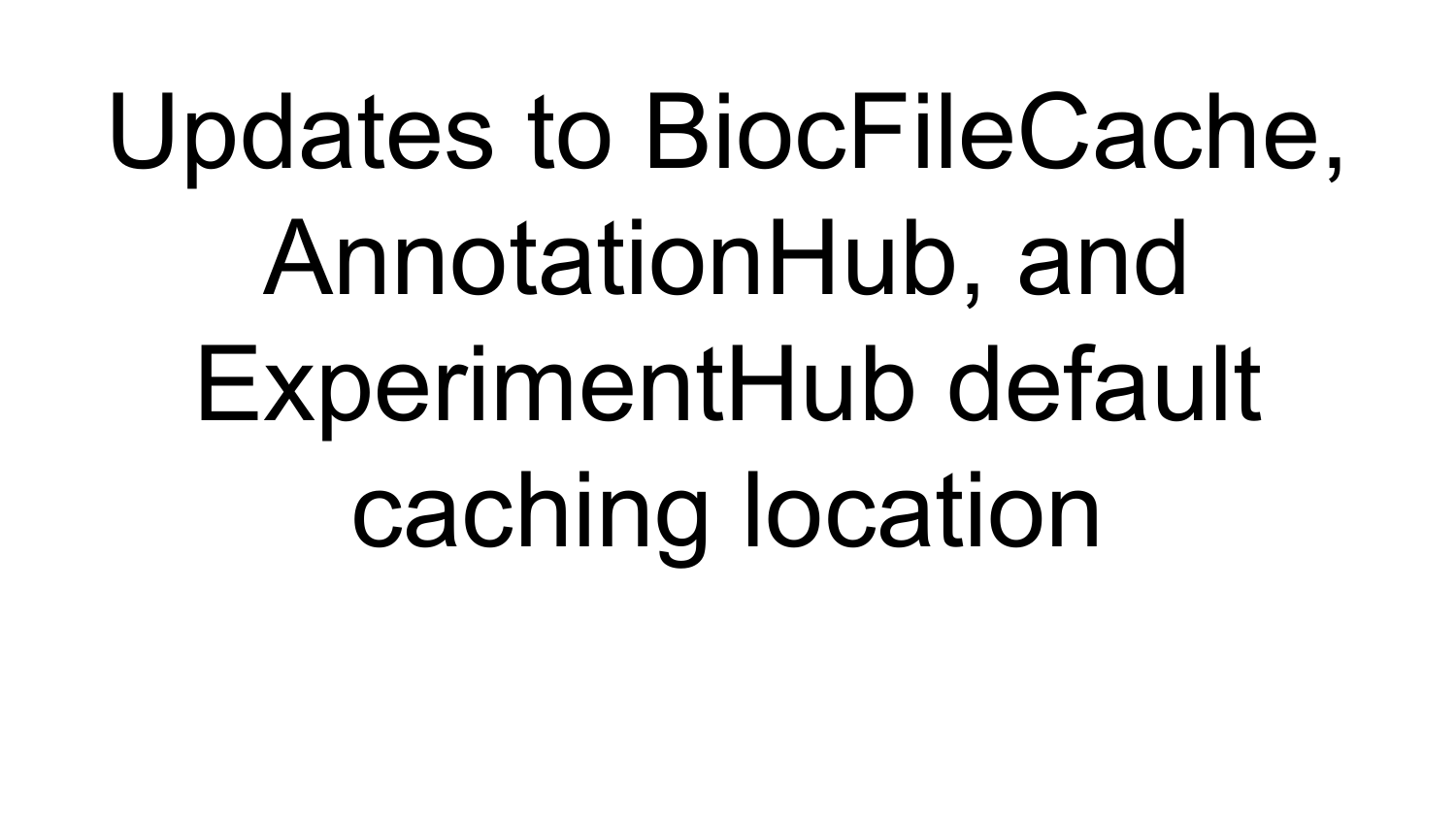### What changed?

Instead of using

Rappdirs::user\_cache\_dir

We are changing to use

tools::R\_user\_dir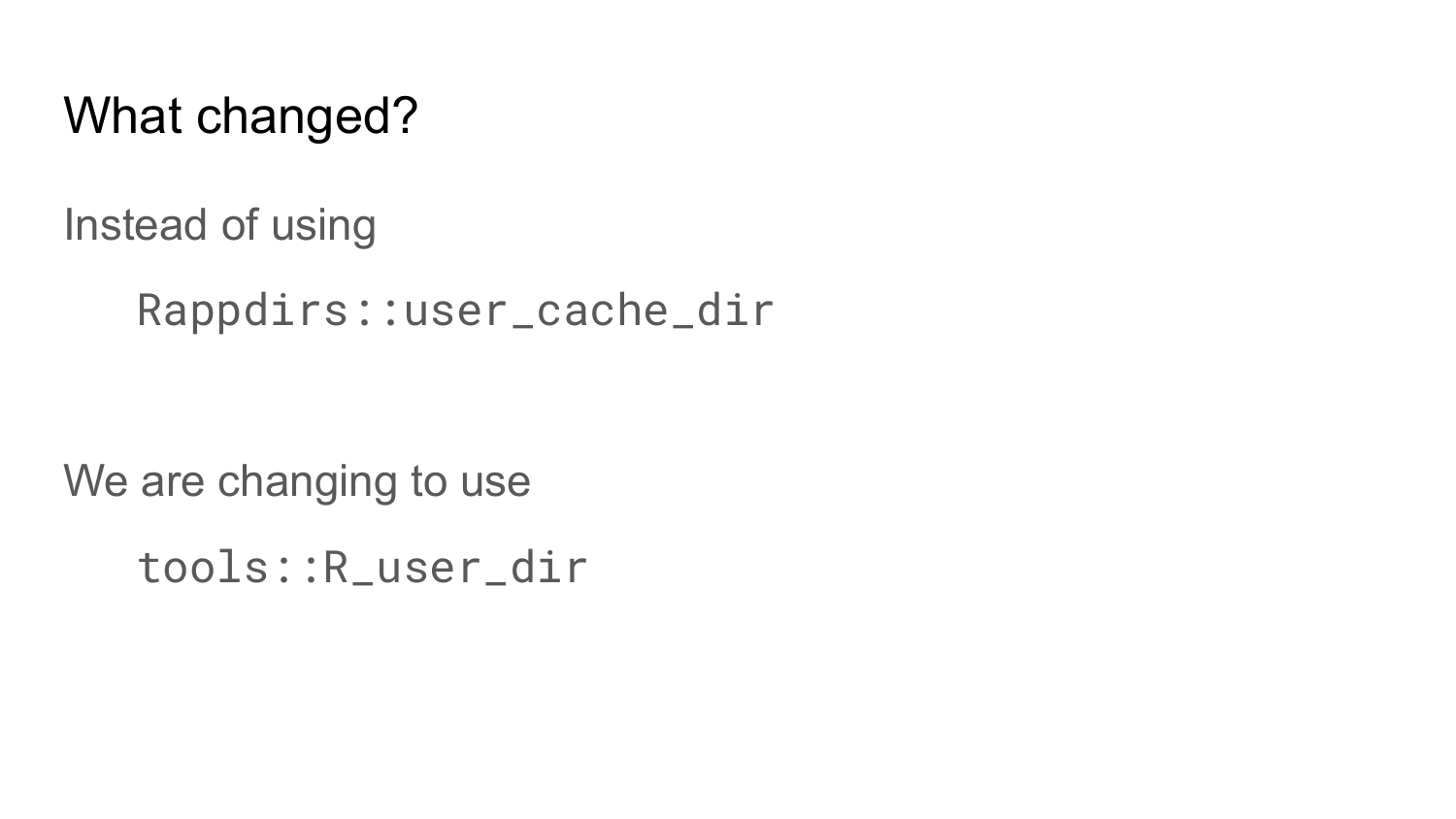## What happens to my cache?

If you have an old cache location populated in Bioc 3.13 you will receive a deprecation warning and a URL pointing to a help section in the appropriate vignette

```
> bfc = BiocFileCache()
```
Warning message:

```
In BiocFileCache() :
```
DEPRECATION: As of BiocFileCache (>1.15.1), default caching location has changed.

Problematic cache: /home/shepherd/.cache/BiocFileCache

See

[https://www.bioconductor.org/packages/devel/bioc/vignettes/BiocFileCache/inst/doc/BiocFileCache.](https://www.bioconductor.org/packages/devel/bioc/vignettes/BiocFileCache/inst/doc/BiocFileCache.html#default-caching-location-update) [html#default-caching-location-update](https://www.bioconductor.org/packages/devel/bioc/vignettes/BiocFileCache/inst/doc/BiocFileCache.html#default-caching-location-update)

In Bioc 3.14, this warning will become an ERROR and not allow you to proceed.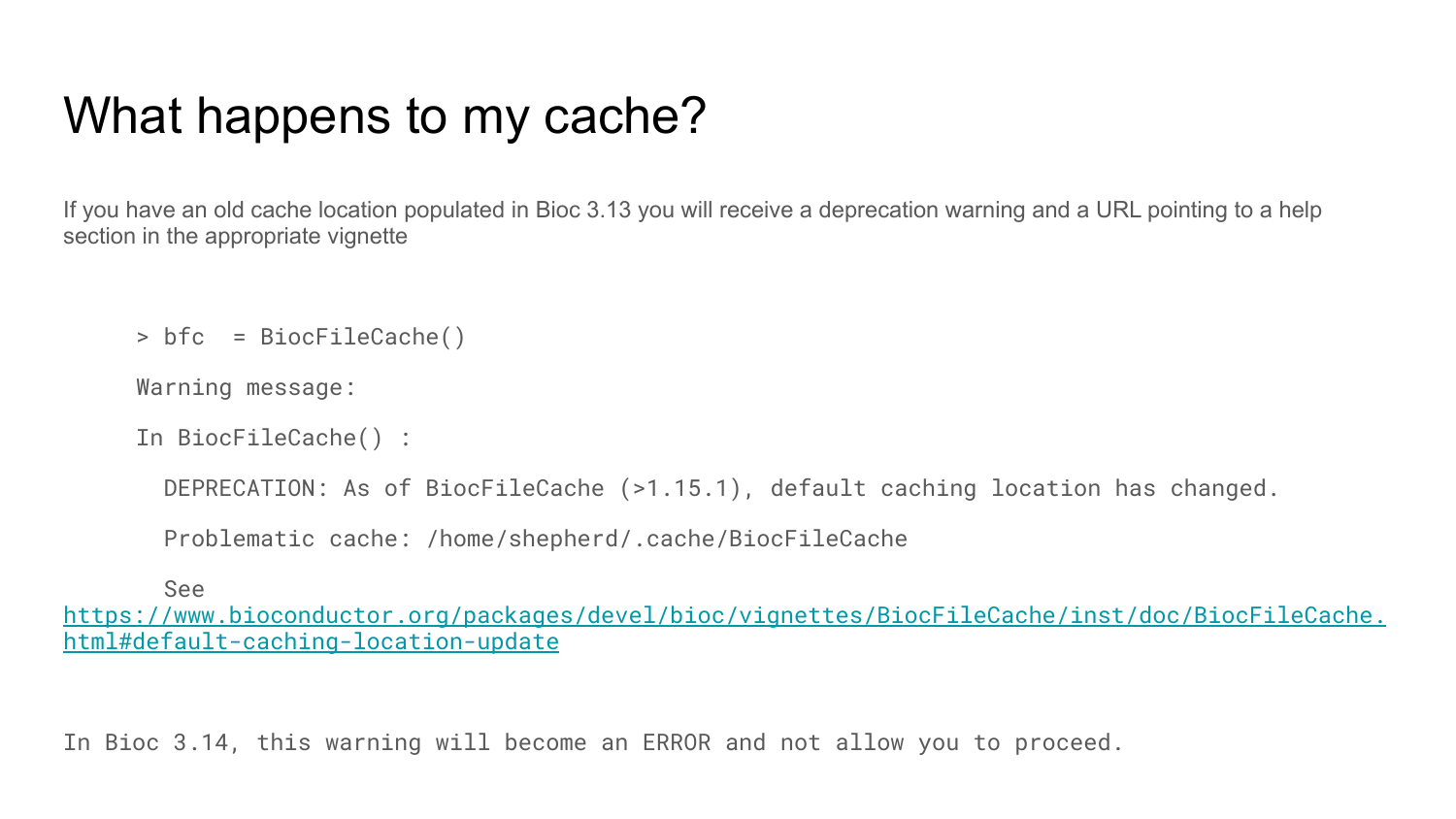#### Package specific caches are not affected!

This is only for the default BiocFileCache location. If you specified a package specific cache it will not be affect

> cache = rappdirs::user\_cache\_dir(appname="biomaRt")

> BiocFileCache(cache)

class: BiocFileCache

bfccache: ~/.cache/biomaRt

bfccount: 14

For more information see: bfcinfo() or bfcquery()